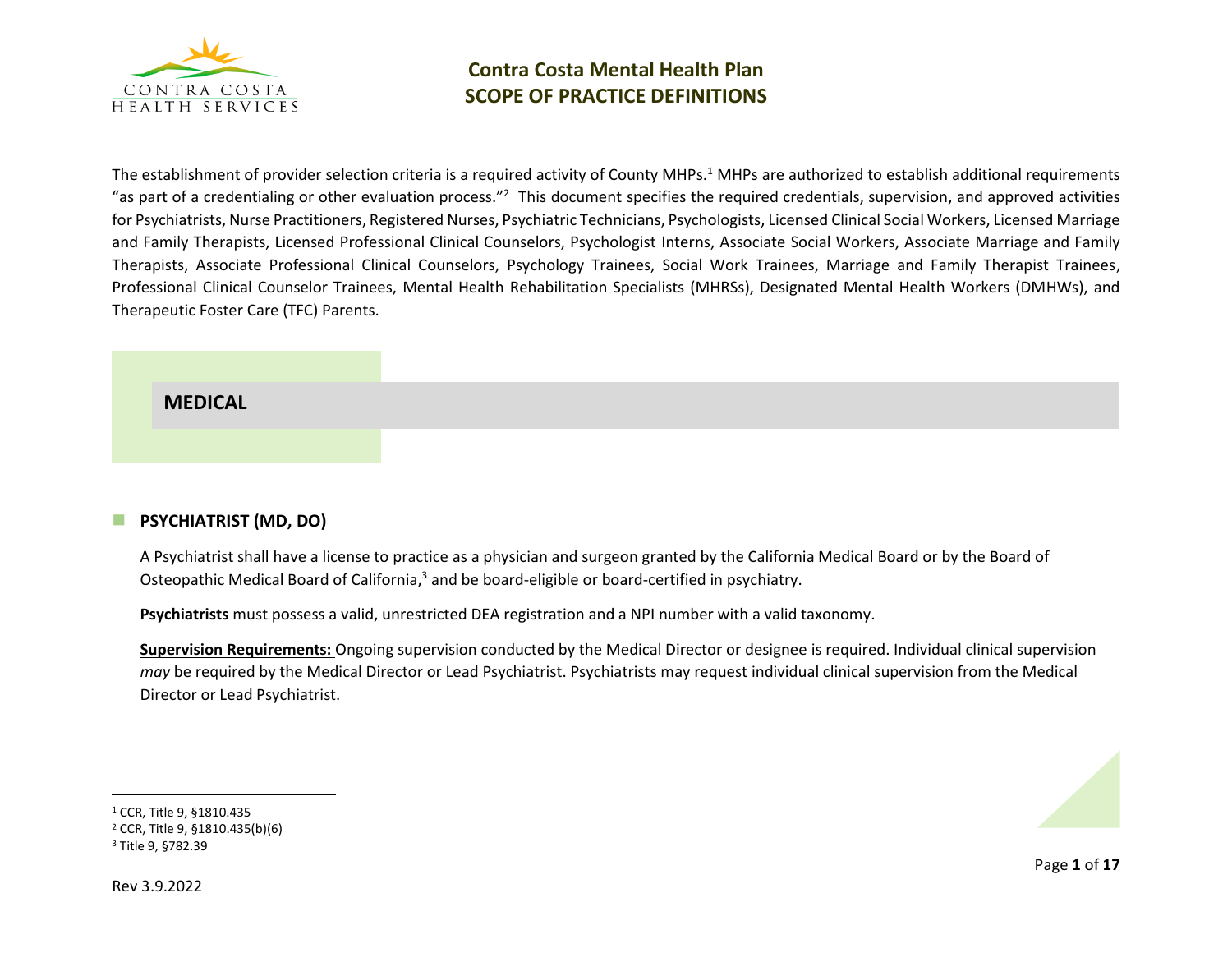

### ◼ **FAMILY NURSE PRACTITIONER (FNP)/PSYCHIATRIC MENTAL HEALTH NURSE PRACTITIONER (PMHNP)**

An FNP/PMHNP is a registered nurse who possesses additional preparation and skill in physical diagnosis, psycho-social assessment, and management of episodic and chronic mental illness. FNP/PMHNPs are certified by the State of California, Board of Registered Nursing to practice under standardized procedure<sup>4</sup> and to furnish drugs and devices.<sup>5</sup>

FNP/PMHNPs must also possess a master's degree in nursing from an accredited college or university with a Family Nurse Practitioner or Mental Health Family Nurse Practitioner specialty. Additionally, one (1) year of full-time or its equivalent experience as a Registered Nurse in a hospital, clinic, or other medical facility **OR** one (1) year of full-time or its equivalent experience as a Public Health Nurse **OR** one (1) year of experience as a Registered Nurse in a mental health clinic, psychiatric clinic, or private practice is required.

**Family Nurse Practitioners and Psychiatric Mental Health Nurse Practitioners** must possess a valid, unrestricted DEA registration and a NPI number with a valid taxonomy.

**Supervision Requirements:** Ongoing supervision conducted by an assigned Psychiatrist is required. Individual clinical supervision *may* be required by the Medical Director or Lead Psychiatrist. FNPs and PMHNPs may request individual clinical supervision from the Medical Director or Lead Psychiatrist.

### ◼ **REGISTERED NURSE (RN)**

A registered nurse shall have a license as a registered nurse by the State of California, Board of Registered Nursing.<sup>6</sup>

**Registered Nurses** must possess a NPI number with a valid taxonomy.

**Scope of Practice:** RNs cannot conduct assessments and individual or group psychotherapy but are able to provide group rehab.

**Supervision Requirements:** Monthly group clinical supervision by the Nursing Program Manager is required. Individual clinical supervision *may* be required by the Nursing Program Manager. RNs may request individual clinical supervision.

<sup>4</sup> CCR, Title 16, §1474

<sup>5</sup> BPC Section 4076

<sup>6</sup> Title 9, §782.44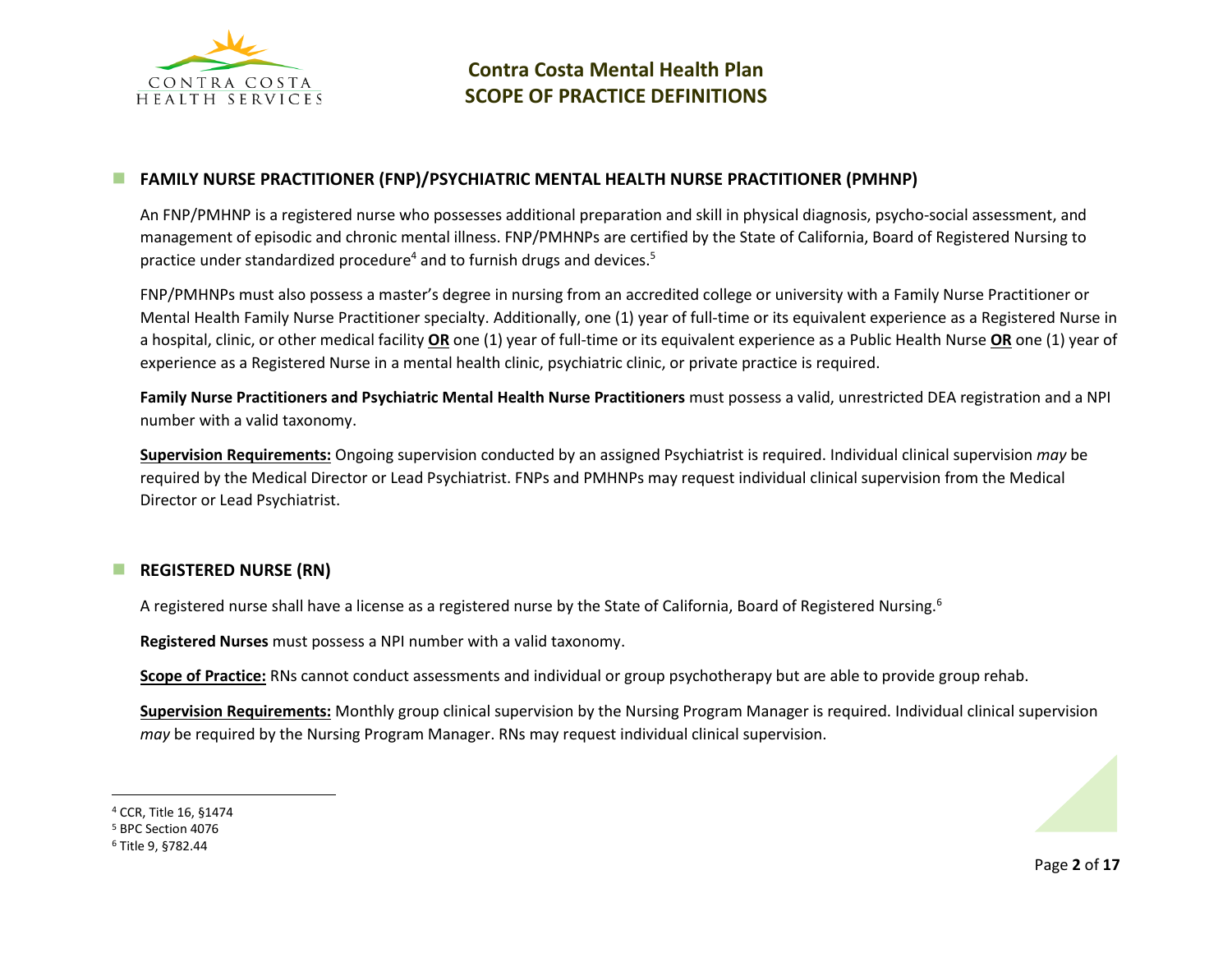

## **E** LICENSED PSYCHIATRIC TECHNICIAN (LPT)

A Licensed Psychiatric Technician shall have a license as a psychiatric technician by the State of California, Board of Vocational Nurses and Psychiatric Technician Examiners.<sup>7</sup>

**Licensed Psychiatric Technicians** must possess a NPI number with a valid taxonomy.

**Scope of Practice:** LPTs cannot conduct assessments or provide individual or group psychotherapy; LPTs can facilitate group rehab with a Licensed Mental Health Professional (LMHP).

**Supervision Requirements:** Monthly group clinical supervision by the Nursing Program Manager is required. Individual clinical supervision *may* be required by the Nursing Program Manager. LPTs may request individual clinical supervision.

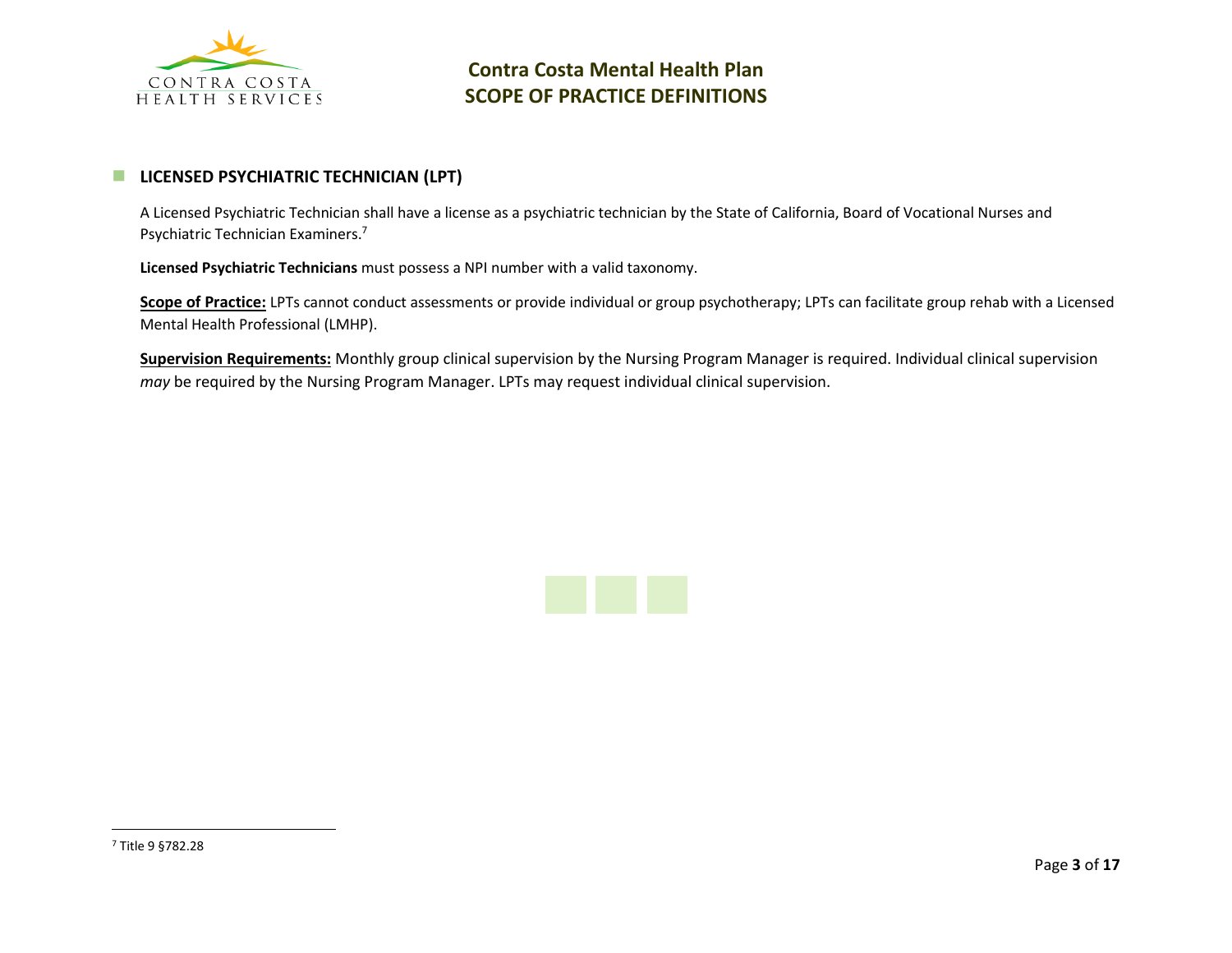

# **LICENSED MENTAL HEALTH PROFESSIONALS (LMHP)**

## ◼ **LICENSED PSYCHOLOGIST (PhD, PsyD)**

A Licensed Psychologist shall have obtained a license to practice as a psychologist granted by the State of California Board of Psychology.<sup>8</sup>

### ■ LICENSED CLINICAL SOCIAL WORKER (LCSW)

A Licensed Clinical Social Worker is licensed as a clinical social worker by the State of California, Board of Behavioral Sciences.<sup>9</sup>

### ◼ **LICENSED MARRIAGE & FAMILY THERAPIST (LMFT)**

A Licensed Marriage & Family Therapist shall have obtained a license to practice as a marriage, family and child therapist by the State of California, Board of Behavioral Sciences.<sup>10</sup>

### **LICENSED PROFESSIONAL CLINICAL COUNSELOR (LPCC)**

A Licensed Professional Clinical Counselor shall have obtained a license to practice as a professional clinical counselor by the State of California Board of Behavioral Sciences.<sup>11</sup>

**Psychologists, LCSWs, LMFTs, and LPCCs** must possess a NPI number with a valid taxonomy.

**Scope of Practice:** Psychologists, LCSWs, LMFTs, and LPCC can authorize services as directed by the MHP; can conduct comprehensive assessments and provide a diagnosis without co-signature; can co-sign the work of other staff members within their scope of practice.<sup>12</sup>

**Supervision Requirements:** Weekly individual or group clinical supervision by the Program Manager/Supervisor is recommended. Individual clinical supervision *may* be required by the Program Manager/Supervisor. Staff in this category may request individual clinical supervision.



<sup>8</sup> Title 9, §782.42

<sup>9</sup> Title 9, §782.48

<sup>10</sup> Title 9, §782.32

<sup>11</sup> CA Bus & Prof Code §4999.20 and CCR, Title 16 §1820.5

<sup>12</sup> Refer to *[Contra Costa Mental Health Plan Guidelines for Scope of Practice](https://cchealth.org/mentalhealth/provider/pdf/Scope-of-Practice-Guidelines.pdf)*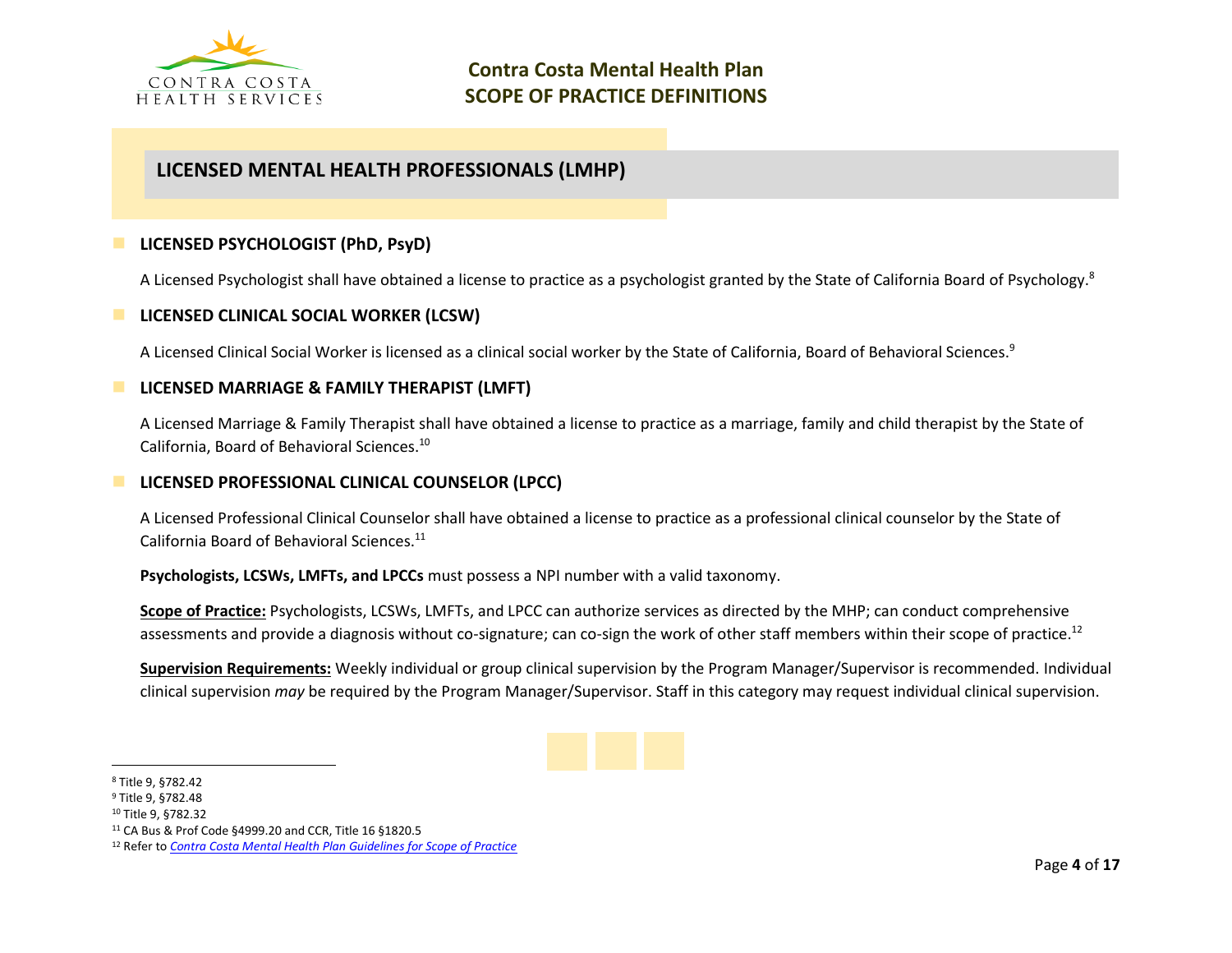

# **PSYCHOLOGIST INTERNS and TRAINEES**

## ■ **PSYCHOLOGIST INTERNS**

Post-Doctoral Interns: A Post-Doctoral intern must possess an earned doctorate degree in psychology, in education psychology, or in education with the field of specialization in counseling psychology or educational psychology in order to obtain supervised post-doctoral hours towards licensure as a psychologist.<sup>13</sup> The Post-Doctoral intern can be registered with the State of California, Board of Psychology as a Registered Psychologist/Registered Psychological Assistant or sign an official Supervision Agreement in a formal internship placement or as an employee of an exempt setting. Post-doctoral Interns must earn a minimum of 1500 supervised hours of experience within 30 consecutive months.<sup>14</sup>

**Pre-Doctoral Interns:** A Pre-Doctoral Intern is one who is in the process of earning a doctoral degree with a formal internship. A Pre-Doctoral Intern is not required to be registered with the State of California, Board of Psychology if working in a governmental agency. Pre-doctoral Interns may earn a maximum of 1500 supervised hours of experience within 30 consecutive months.<sup>15</sup>

**Post-Doctoral and Pre-Doctoral Interns** must possess a NPI number with a valid taxonomy.

**Scope of Practice**: Psychologist Interns can conduct comprehensive assessments and provide a diagnosis. They can claim for all Mental Health Services (15/30), Case Management/Brokerage (15/01), Crisis Intervention (15/70), and Therapeutic Behavioral Services (TBS) (15/58) within their scope of practice.<sup>16</sup>

<sup>13</sup> CA Bus & Prof Code § 2914 (2016)

<sup>14</sup> CCR, Title 16, §1367(a)(1)(A)-(D)

<sup>15</sup> CCR, Title 16, §1387)(a)(1)(A)-(E)

<sup>16</sup> Refer to *[Contra Costa Mental Health Plan Guidelines for Scope of Practice](https://cchealth.org/mentalhealth/provider/pdf/Scope-of-Practice-Guidelines.pdf)*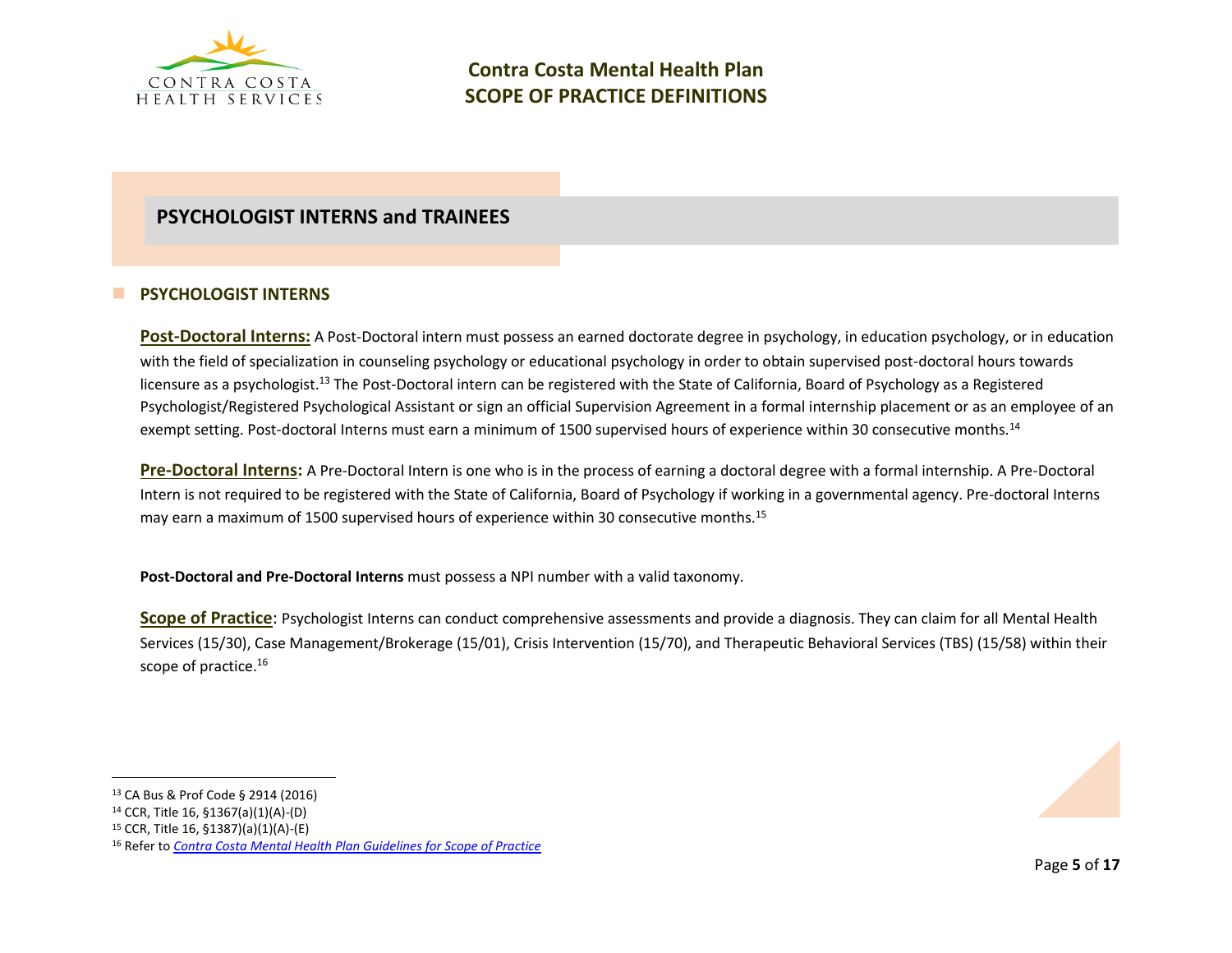

**Waiver Requirements:** All qualifying Pre- and Post-Doctoral Interns are required to obtain a waiver from the Department of Health Care Services (DHCS). The Waiver is granted up to five consecutive years from the initial date of approval with DHCS. The waiver allows the intern to provide services equivalent to those of a Licensed Mental Health Professional while acquiring experience towards clinical licensure. DMH Letter 10- 03 provides the following guidelines:

- Each psychologist candidate must obtain a waiver even if the candidate is registered with their licensing board.
- In order to be eligible for such a waiver, the psychologist candidate must have successfully completed 48 semester/trimester or 72 quarter units of graduate coursework, not including thesis, internship, or dissertation. An official copy of a transcript reflecting completion of this coursework requirement must be submitted with the waiver application.
- There is no statutory provision for extension of psychologist candidate waivers beyond the five-year limit.

**Supervision Requirements:** An Intern must accrue 3000 hours of supervised professional experience. At least 1500 hours of supervised professional experience must be accrued post-doctoral. A minimum of one hour of face-to-face supervision per week is required. The total weekly supervision required must account for 10% of total hours worked to a maximum of forty (44) hours per week including supervision time.<sup>17</sup>

## **Qualifications and Responsibilities of a Primary Supervisor:**

- All primary supervisors shall be Licensed Psychologists while the psychologist candidate is accruing *Supervised Professional Experience* hours toward licensure. Primary supervisors must possess and maintain a valid, active license free of any formal disciplinary action. Primary supervisors who are licensed by the board shall complete a minimum of six (6) hours of supervision coursework every two years.<sup>18</sup>
- Primary supervisors are responsible for ensuring compliance and monitoring the welfare of the Intern's clients, as well as for monitoring the performance and professional development of the interns.<sup>19</sup>
- The primary supervisor must be employed in the same work setting at least half the time as the Intern and be available to the Intern 100% of the time they are accruing supervised professional experience.<sup>20</sup> Primary supervisors shall ensure that each client or patient is informed prior to the rendering of services by the Intern (1) that the Intern is unlicensed and is functioning under the direction and supervision of the supervisor; (2) that the primary supervisor shall have full access to the treatment records in order to perform supervision responsibilities and (3) that any fees paid for the services of the Intern must be paid directly to the primary supervisor or employer.<sup>21</sup>

<sup>20</sup> CCR, Title 16, §1387(b)(6)

<sup>17</sup> CCR, Title 16, §1387(b)(4)-(5)

<sup>18</sup> CCR, Title 16, §1387.1(b)

<sup>19</sup> CCR, Title 16, §1387.1

<sup>&</sup>lt;sup>21</sup> CCR, Title 16, §1387.1(g) and 1392.6(b)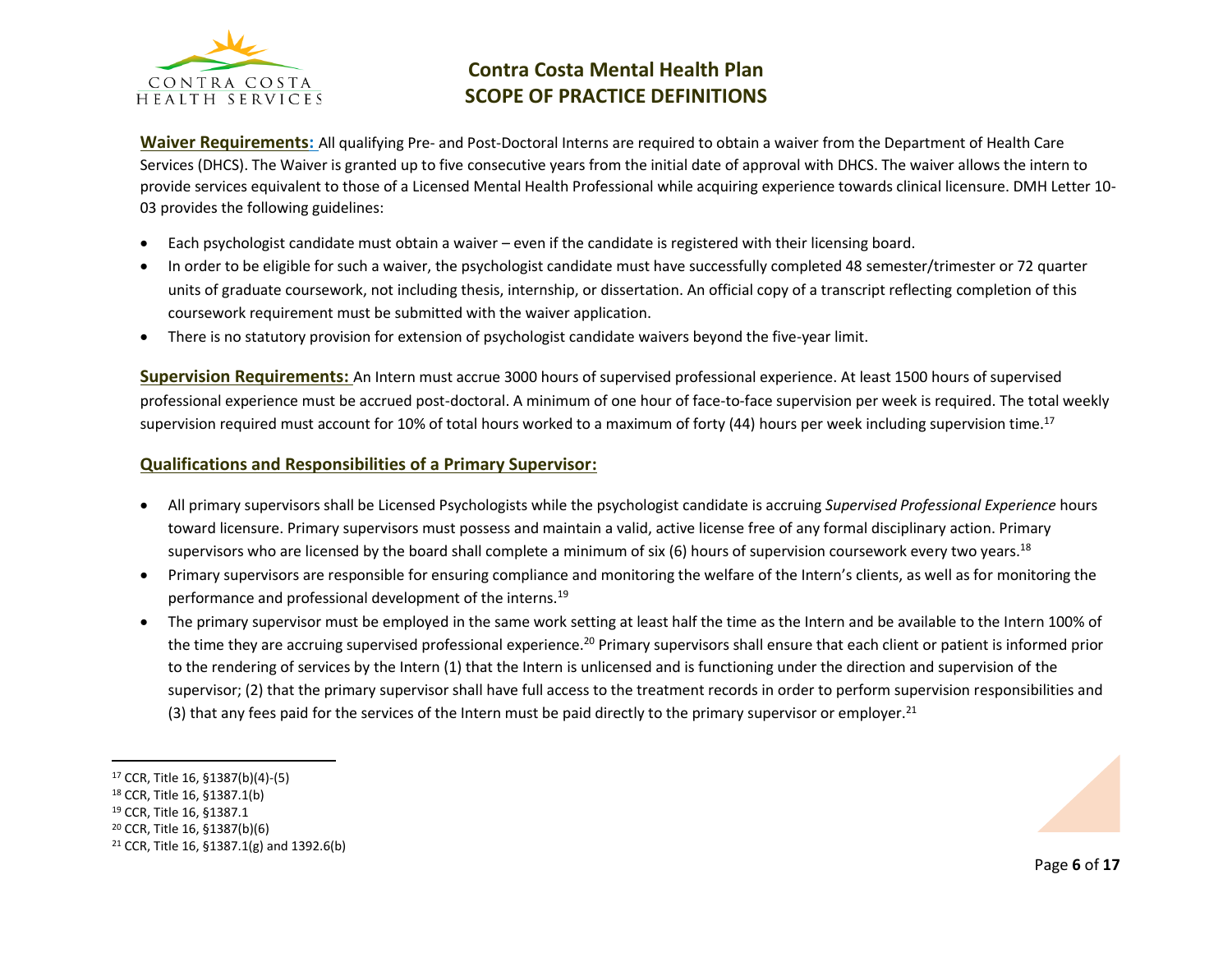

### **Qualifications and Responsibilities of a Delegated Supervisor:**

- Primary supervisors may delegate supervision to other qualified psychologists or to other qualified mental health professionals including Licensed Marriage and Family Therapists, Licensed Educational Psychologists, Licensed Clinical Social Workers and board certified Psychiatrists.<sup>22</sup> However, the primary supervisor remains responsible for the minimum one hour per week of direct, individual face-to-face supervision.<sup>23</sup> Once the collection of Supervised Professional Experience hours has been completed, supervision by a licensed mental health professional is required until the psychologist candidate obtains a license to practice.
- Delegated supervisors are responsible for monitoring the welfare of the intern's clients while under their delegated supervision and abide by all provisions of the California Code of Regulations §1387.2.

### **E** PSYCHOLOGIST TRAINEES

A Psychologist Trainee is a pre-degree practicum student participating in a field placement while enrolled in an accredited Doctoral (PhD or PsyD) program that prepares the student for licensure as a psychologist.

In order to gain experience as a Psychologist Trainee, the student must have a field placement agreement with their graduate school. There must be an individual contract signed by the student, individual supervisor and/or training coordinator and school field placement liaison that specifies the duration of the contract. There is no minimum experience level required and the hours worked cannot be counted toward licensure.

**Scope of Practice:** Psychologist Trainees can conduct comprehensive assessments and provide a diagnosis with co-signature by a Licensed Mental Health Professional. They can claim for all Mental Health Services (15/30), Case Management/Brokerage (15/01), Crisis Intervention (15/70), and Therapeutic Behavioral Services (TBS) (15/58) within their scope of practice.<sup>24</sup>

**Psychologist Trainees** must possess a NPI number with a valid taxonomy.

**Supervision Requirements:** Students are provided with a minimum of one hour of individual supervision by a Licensed Psychologist and weekly group supervision.<sup>25</sup>

<sup>22</sup> CCR, Title 16, §1387(c)(1)

<sup>23</sup> CCR, Title 16, §1387(c)(2)

<sup>24</sup> Refer to *[Contra Costa Mental Health Plan Guidelines for Scope of Practice](https://cchealth.org/mentalhealth/provider/pdf/Scope-of-Practice-Guidelines.pdf)*

<sup>&</sup>lt;sup>25</sup> Refer to Wright Institute and California School of Professional Psychology Office of Professional Training description of clinical practice.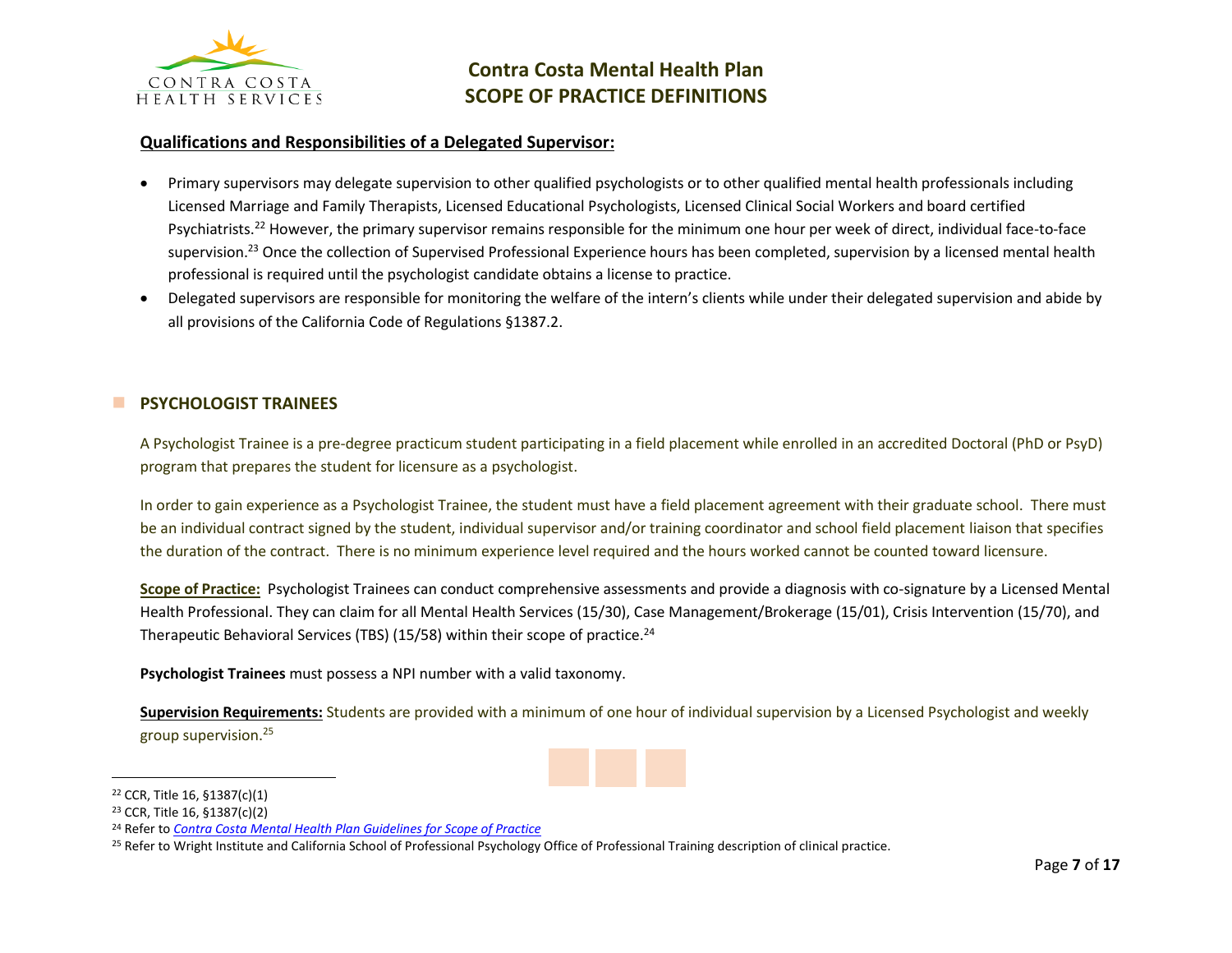

# **MASTER'S LEVEL INTERNS**

### ■ ASSOCIATE MARRIAGE and FAMILY THERAPIST (AMFT)

An Associate Marriage and Family Therapist (AMFT) must possess a master's degree in Marriage and Family Therapy from an accredited graduate school program that prepares the student for licensure as a marriage and family therapist.

### ■ **ASSOCIATE CLINICAL SOCIAL WORKER (ASW)**

An Associate Clinical Social Worker (ASW) must possess a master's degree in Social Work from an accredited graduate school program that prepares the student for licensure as a social worker.

## ■ ASSOCIATE PROFESSIONAL CLINICAL COUNSELOR (APCC)

An Associate Professional Clinical Counselor (APCC) must possess a master's degree in Clinical Counseling or Psychotherapy from an accredited graduate school program that prepares the student for licensure as a professional clinical counselor.

**AMFTs, ASWs, and APCCs** must be registered with the State of California, Board of Behavioral Sciences and must possess a NPI number with a valid taxonomy.

**Scope of Practice:** AMFT, ASW, and APCC interns can conduct comprehensive assessments and provide a diagnosis. They can claim for all Mental Health Services (15/30), Case Management/Brokerage (15/01), Crisis Intervention (15/70), and Therapeutic Behavioral Services (TBS) (15/58) within their scope of practice.<sup>26</sup>

<sup>26</sup> Refer to *[Contra Costa Mental Health Plan](https://cchealth.org/mentalhealth/provider/pdf/Scope-of-Practice-Guidelines.pdf) Guidelines for Scope of Practice*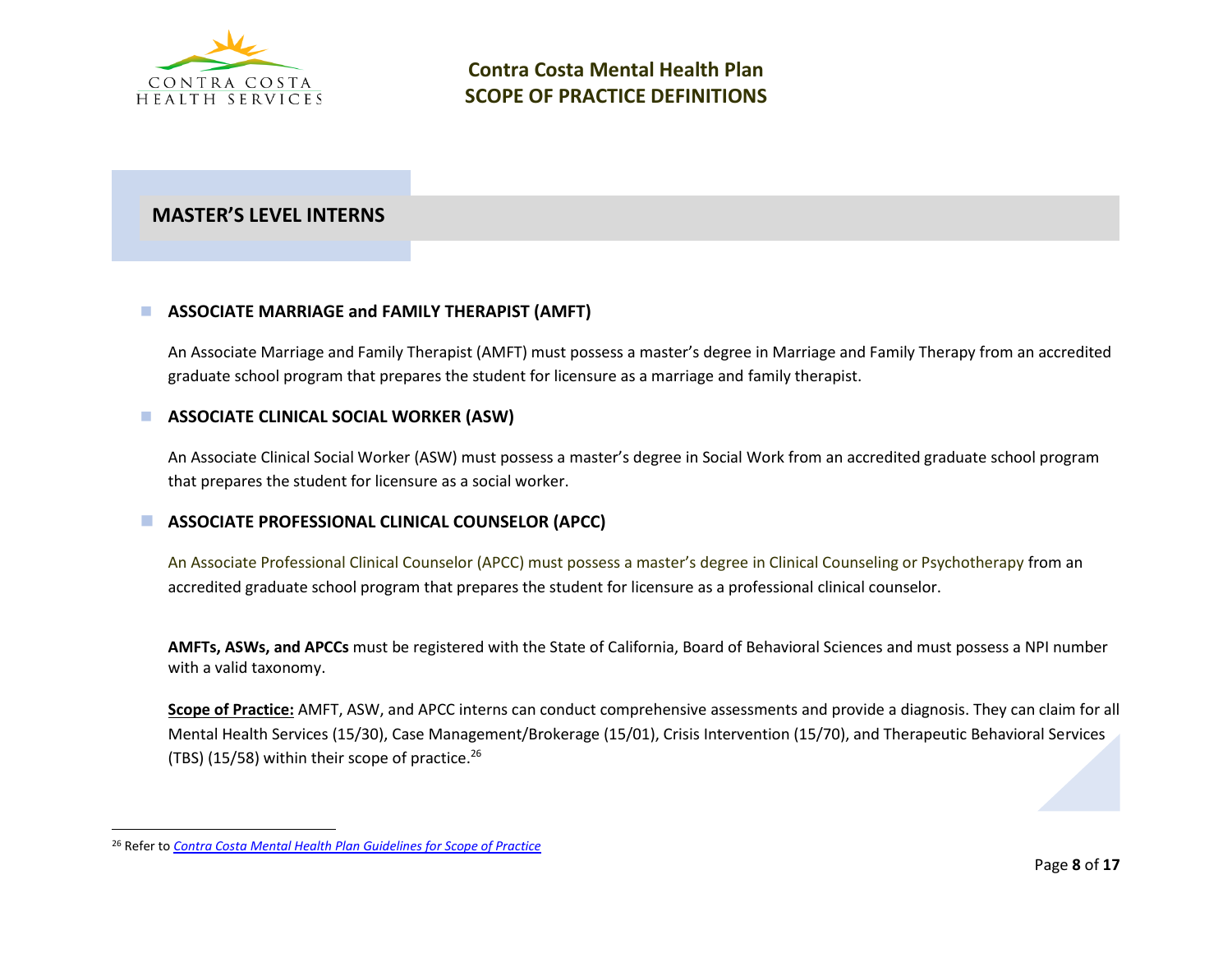

#### **Supervision Requirements for AMFTs, ASWs, and APCC Interns:**

The State of California, Board of Behavioral Sciences requires 3000 hours of supervised professional experience and 104 weeks of supervision to qualify for licensure as LMFT, LCSW, or LPCC.<sup>27</sup> For the purposes of Contra Costa County MHP, the supervision requirements for AMFTs, ASWs, and APCCs Interns are as follows:

- A minimum of one (1) unit of supervision<sup>28</sup> during any week in which experience is gained in each work setting.<sup>29</sup>
- If an Intern provides more than 10 hours of direct clinical counseling during a single week in a work setting, the Intern must receive a total of two (2) units of supervision in that same week in that setting.<sup>30</sup>
- Of the 104 weeks of supervision required for licensure, 52 must be weeks in which the AMFT, ASW, or APPC received at least one (1) hour of individual or triadic $31$  supervision.
- Group supervision sessions shall include no more than eight (8) persons receiving supervision, even if there are two or more supervisors present. Group supervision can be broken into one-hour sessions as long as both increments (two full hours) are provided in the same week as the experience being claimed.<sup>32</sup>
- $\bullet$  Interns may obtain supervision via live two-way videoconferencing; supervision may not be provided by telephone.<sup>33</sup>

*(See next page for AMFT, ASW, and APCC supervisor requirements)*

<sup>&</sup>lt;sup>27</sup> For more detailed information about supervision and licensure requirements for AMFTs, ASWs, and APCCs, visit the Board of Behavioral Sciences website a[t www.bbs.ca.gov](http://www.bbs.ca.gov/) and select "Applicants."

 $28$  A "unit" of supervision is equivalent to one (1) hour of individual or triadic supervision OR two (2) hours of group supervision.

<sup>29</sup> Source: Board of Behavioral Sciences: *[Important Answers to Frequently Asked Question for Associate Marriage and Family Therapists and MFT Trainees](https://www.bbs.ca.gov/pdf/publications/mft_faq.pdf)*, *[Important Answers to Frequently](https://www.bbs.ca.gov/pdf/publications/asw_faq.pdf)  [Asked Questions for Associate Clinical Social Workers](https://www.bbs.ca.gov/pdf/publications/asw_faq.pdf)*, and *[Important Answers to Frequently Asked Questions for Associate Professional Clinical Counselors](https://www.bbs.ca.gov/pdf/publications/pcci_faq.pdf)* <sup>30</sup> Ibid.

<sup>&</sup>lt;sup>31</sup> Triadic supervision is defined as face-to-face supervision consisting of one supervisor and two supervisees; it is equivalent to individual supervision.

 $32$  Ibid.

<sup>33</sup> Ibid.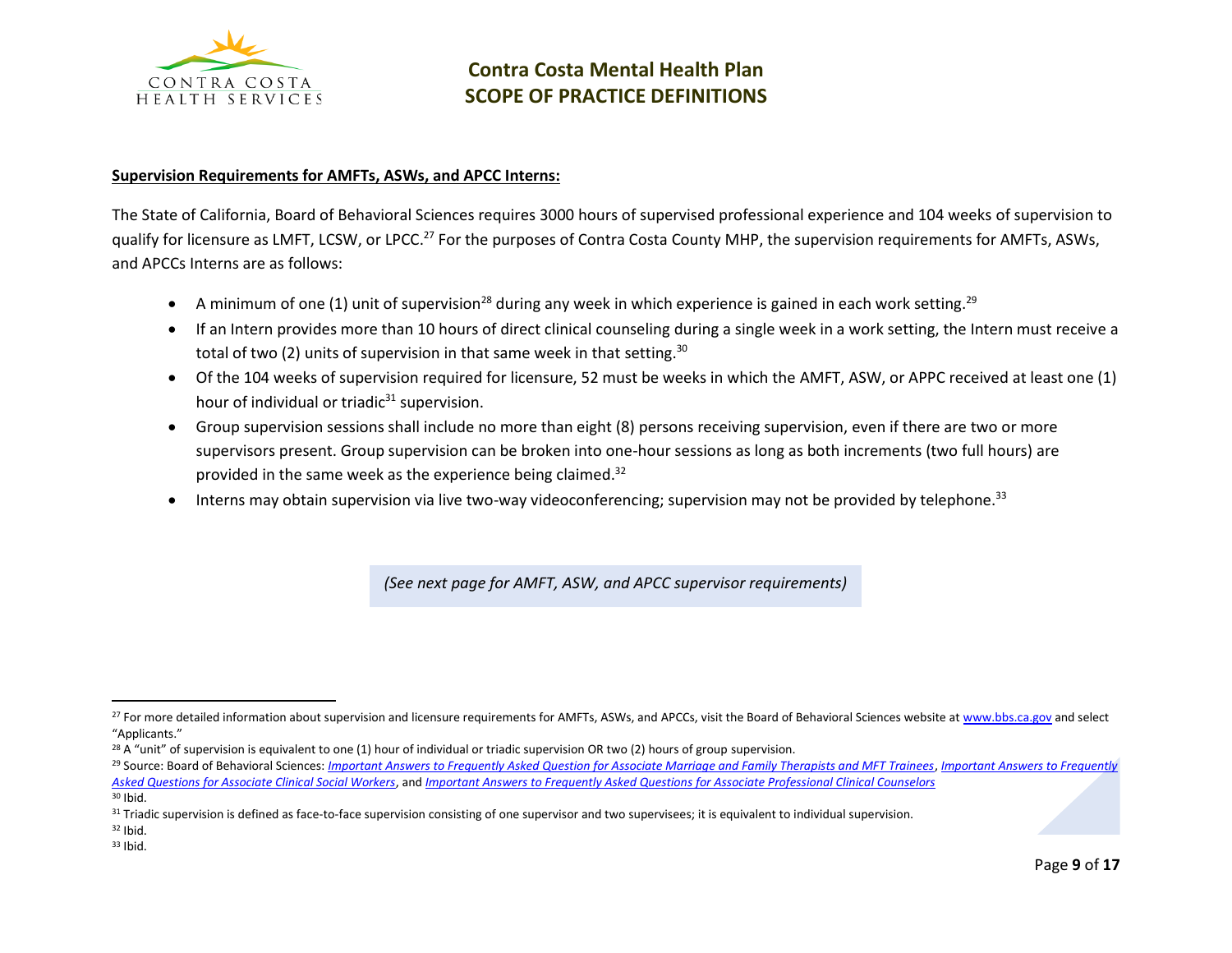

#### **Supervisor Qualifications for AMFT, ASW, and APCC Interns:**<sup>34</sup>

All supervisors of AMFTs, ASWs, and APCC Interns are required to:

• Possess a current and active California license that is not under suspension or probation as one of the following:

Licensed Marriage and Family Therapist (LMFT) Licensed Clinical Social Worker (LCSW) Licensed Professional Clinical Counselor (LPCC) Licensed Clinical Psychologist *licensed through the [Board of Psychology](https://www.psychology.ca.gov/)* Licensed Physician and Surgeon *certified in Psychiatry by th[e Board of Psychiatry and Neurology](https://www.abpn.com/)*

- have been licensed in California or any other state for at least two (2) years out of the last five (5) years prior to the commencement of supervision; and
- have practiced psychotherapy during at least two (2) out of the last five (5) years prior to the commencement of supervision **OR** provided direct supervision to trainees or interns who perform psychotherapy during at least two (2) out of the last five (5) years prior to the commencement of supervision; and
- sign and comply with required supervision-related forms; and
- have submitted the one-time *Supervisor Self-Assessment Report* form to the Board of Behavioral Sciences (NOTE: Licensees serving as a supervisor for the FIRST TIME on or after January 1, 2022, must submit the form within 60 days of commencing supervision for the first time; licensees who served as a supervisor PRIOR TO January 1, 2022, must submit the form by January 1, 2023).<sup>35</sup>

#### **Supervisor Training Requirements for LMFTs, LCSWs, and LPCCs:**

- LMFTs, LCSWs, and LPCCs who served as a supervisor PRIOR TO January 1, 2022 must have completed a 6-hour supervision training within the two-year period immediately preceding the commencement of supervising; six hours of continuing professional development in supervision is required for all supervisors each renewal period cycle thereafter.
- LMFTs, LCSWs, and LPCCs who commence supervision for the FIRST TIME on or after January 1, 2022 must complete a minimum of 15 hours of supervision training within 60 days of commencement of supervision. Six hours of continuing professional development in supervision is required for all supervisors each renewal period cycle thereafter.
- Licensed Clinical Psychologists and Psychiatrists are exempt from these requirements.



<sup>&</sup>lt;sup>34</sup> Source[: MFT TRAINEE & ASSOCIATE MARRIAGE AND FAMILY THERAPIST SUPERVISOR INFORMATION & QUALIFICATIONS;](https://www.bbs.ca.gov/pdf/forms/mft/mft_supervisor_information.pdf) ASSOCIATE CLINICAL SOCIAL WORKER SUPERVISOR INFORMATION & [QUALIFICATIONS;](https://www.bbs.ca.gov/pdf/forms/lcs/asw_supervisor_info.pdf) [ASSOCIATE PROFESSIONAL CLINICAL COUNSELOR SUPERVISOR INFORMATION & QUALIFICATIONS](https://www.bbs.ca.gov/pdf/forms/lpc/lpc_supervisor_information.pdf)

<sup>35</sup> Source[: Supervisor Self-Assessment Report \(ca.gov\)](https://www.bbs.ca.gov/pdf/forms/supervisor_self_assessment.pdf)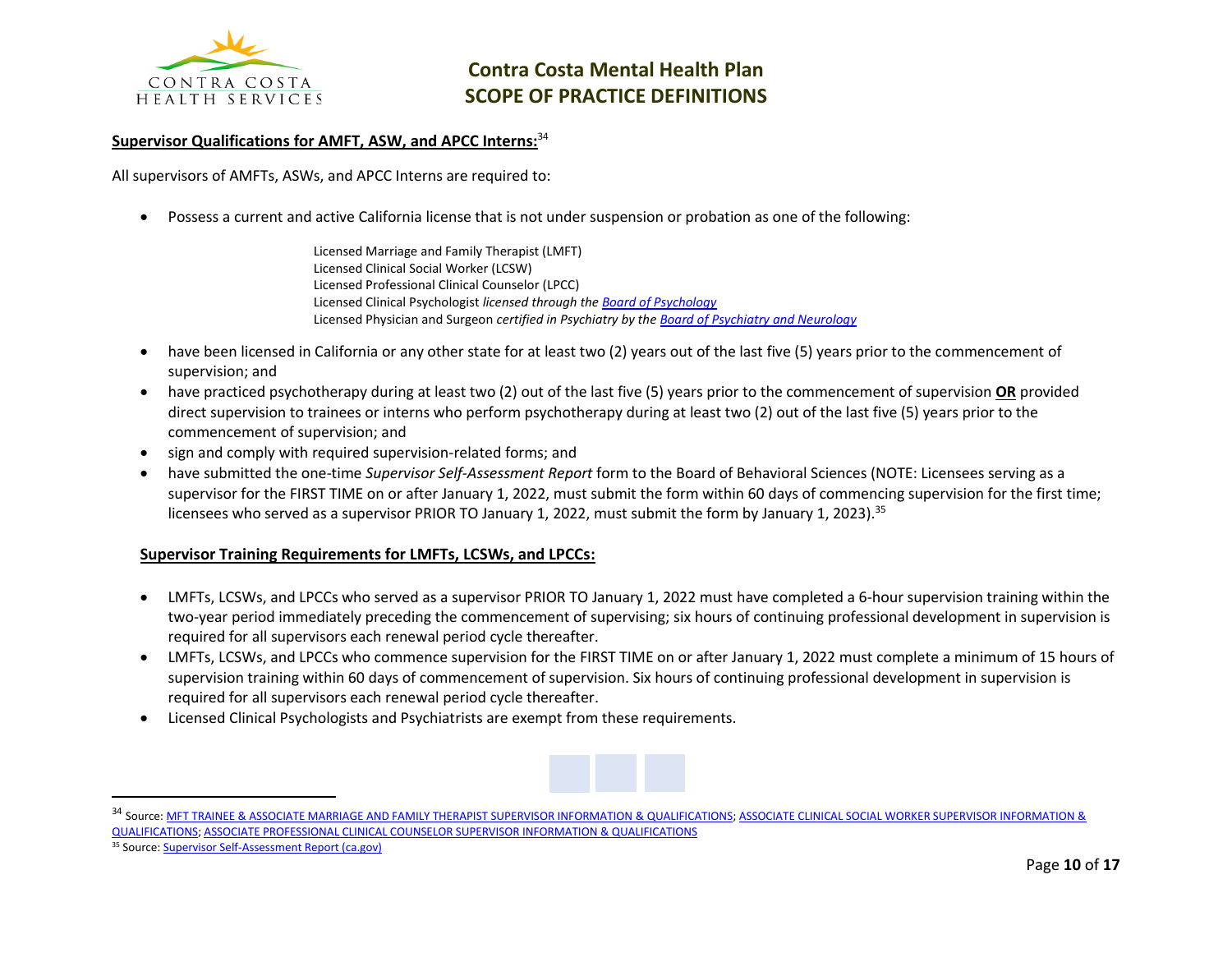

# **MASTER'S LEVEL TRAINEES**

## ◼ **MARRIAGE and FAMILY THERAPIST TRAINEE (MFT)**

A Marriage and Family Therapist (MFT) Trainee is a pre-masters practicum student participating in a field placement while enrolled in an accredited masters level counseling program that prepares the student for licensure as a Marriage and Family Therapist.

There is no minimum experience required, nor is BBS registration required.

#### **MFT Trainee Educational Requirements:**

To begin gaining fieldwork experience, the MFT Trainee is required to:

- be enrolled in a practicum course;<sup>36</sup> and
- have completed a minimum of 12 semester or 18 quarter units of coursework in a qualifying MFT degree program; and
- the organization providing fieldwork experience must have an agreement with the school; and
- there must be a placement agreement or contract signed by the student, individual supervisor and/or training coordinator, and school field placement liaison that specifies the duration of the contract.

**Marriage and Family Therapist Trainees** must possess a NPI number with a valid taxonomy.

**Scope of Practice:** Marriage and Family Therapist Trainees can conduct comprehensive assessments and provide a diagnosis with cosignature by a Licensed Mental Health Professional. They can claim for all Mental Health Services (15/30), Case Management/Brokerage (15/01), Crisis Intervention (15/70), and Therapeutic Behavioral Services (TBS) (15/58) within their scope of practice.<sup>37</sup> MFT Trainees may count a maximum of 40 hours of experience in any seven consecutive day period.<sup>38</sup>

<sup>&</sup>lt;sup>36</sup> The only condition under which a MFT Trainee may provide counseling services while not enrolled in a practicum course is if the period of time is less than 90 calendar days AND the 90day or shorter period is immediately preceded by enrollment in a practicum course and immediately followed by enrollment in a practicum course or completion of the degree program <sup>37</sup> Refer to *[Contra Costa Mental Health Plan Guidelines for Scope of Practice](https://cchealth.org/mentalhealth/provider/pdf/Scope-of-Practice-Guidelines.pdf)*

<sup>38</sup> 4980.43 BBS Statutes and Regulations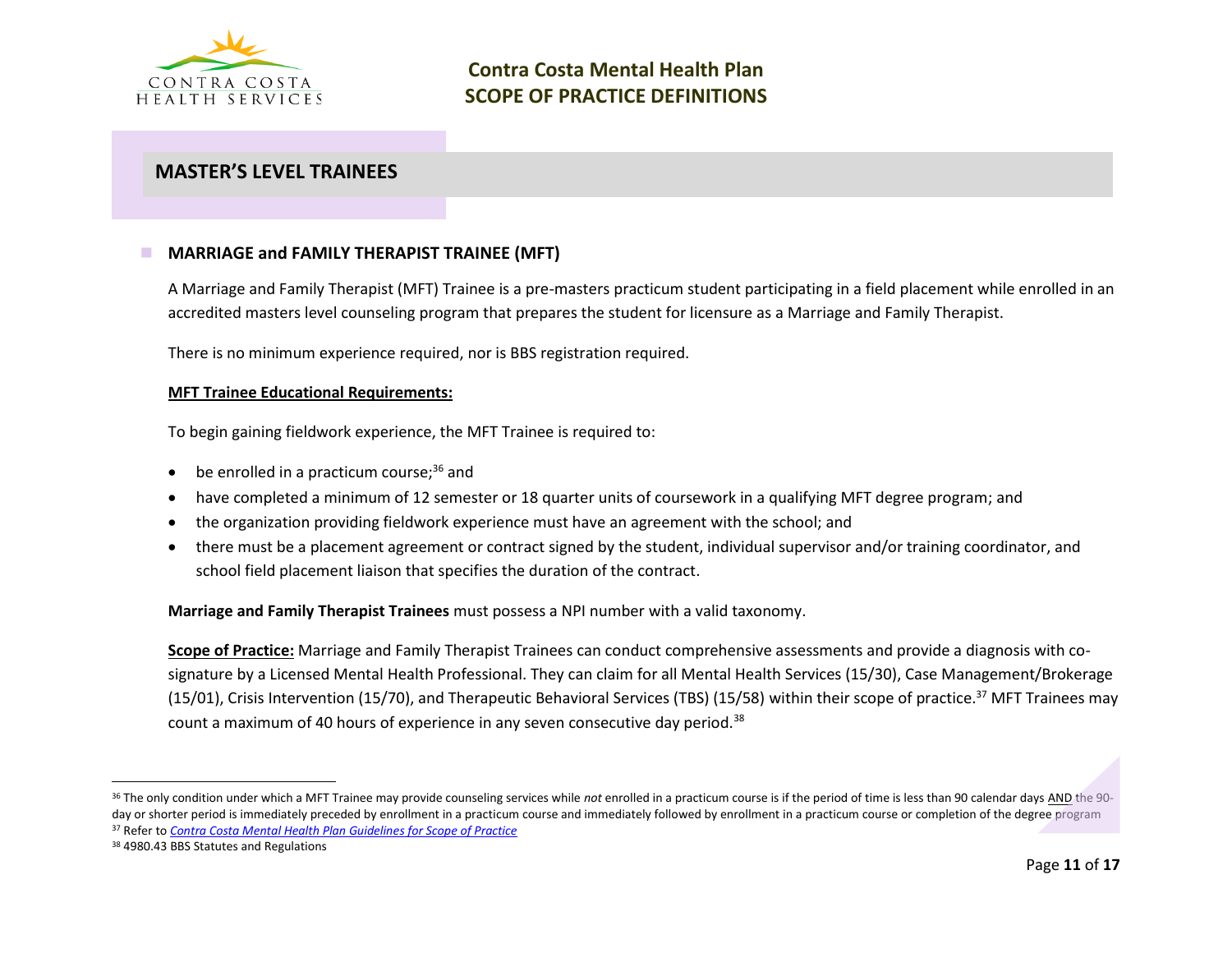

### ◼ **CLINICAL SOCIAL WORKER TRAINEE**

A Clinical Social Worker Trainee is a pre-master's student participating in a field placement while enrolled in an accredited master's level counseling program that prepares the student for licensure as a Clinical Social Worker.<sup>39</sup>

#### **Clinical Social Worker Trainee Educational Requirements:**

The fieldwork requirements for Clinical Social Worker trainees are as follows:

- the community organization providing fieldwork experience must have an agreement with the school; and
- there must be a placement agreement or contract signed by the student, individual supervisor and/or training coordinator, and school field placement liaison that specifies the duration of the contract.

### ■ **PROFESSIONAL CLINICAL COUNSELOR TRAINEE**

A Professional Clinical Counselor Trainee is a pre-master's student participating in a field placement while enrolled in an accredited master's level professional counseling program that prepares the student for licensure as a Professional Clinical Counselor.<sup>40</sup>

#### **Professional Clinical Counselor Trainee Educational Requirements:**

The fieldwork requirements for Clinical Social Worker trainees are as follows:

- the community organization providing fieldwork experience must have an agreement with the school; and
- there must be a placement agreement or contract signed by the student, individual supervisor and/or training coordinator, and school field placement liaison that specifies the duration of the contract.

**Clinical Social Worker and Professional Clinical Counselor Trainees** must possess a NPI number with a valid taxonomy.

**Scope of Practice:** Clinical Social Worker and Professional Clinical Counselor Trainees can conduct comprehensive assessments and provide a diagnosis with co-signature by a Licensed Mental Health Professional. They can claim for all Mental Health Services (15/30), Case Management/Brokerage (15/01), Crisis Intervention (15/70), and Therapeutic Behavioral Services (TBS) (15/58) within their scope of practice.<sup>41</sup>

<sup>&</sup>lt;sup>39</sup> Accredited master's level social work programs prepare the student for licensure; however, unlike MFTs, hours of experience earned pre-degree do not accrue toward licensure as a LCSW.

<sup>&</sup>lt;sup>40</sup> Accredited master's level Professional Clinical Counseling programs prepare the student for licensure; however, hours of experience earned pre-degree do not accrue toward licensure as a LPCC.

<sup>41</sup> Refer to *[Contra Costa Mental Health Plan](https://cchealth.org/mentalhealth/provider/pdf/Scope-of-Practice-Guidelines.pdf) Guidelines for Scope of Practice*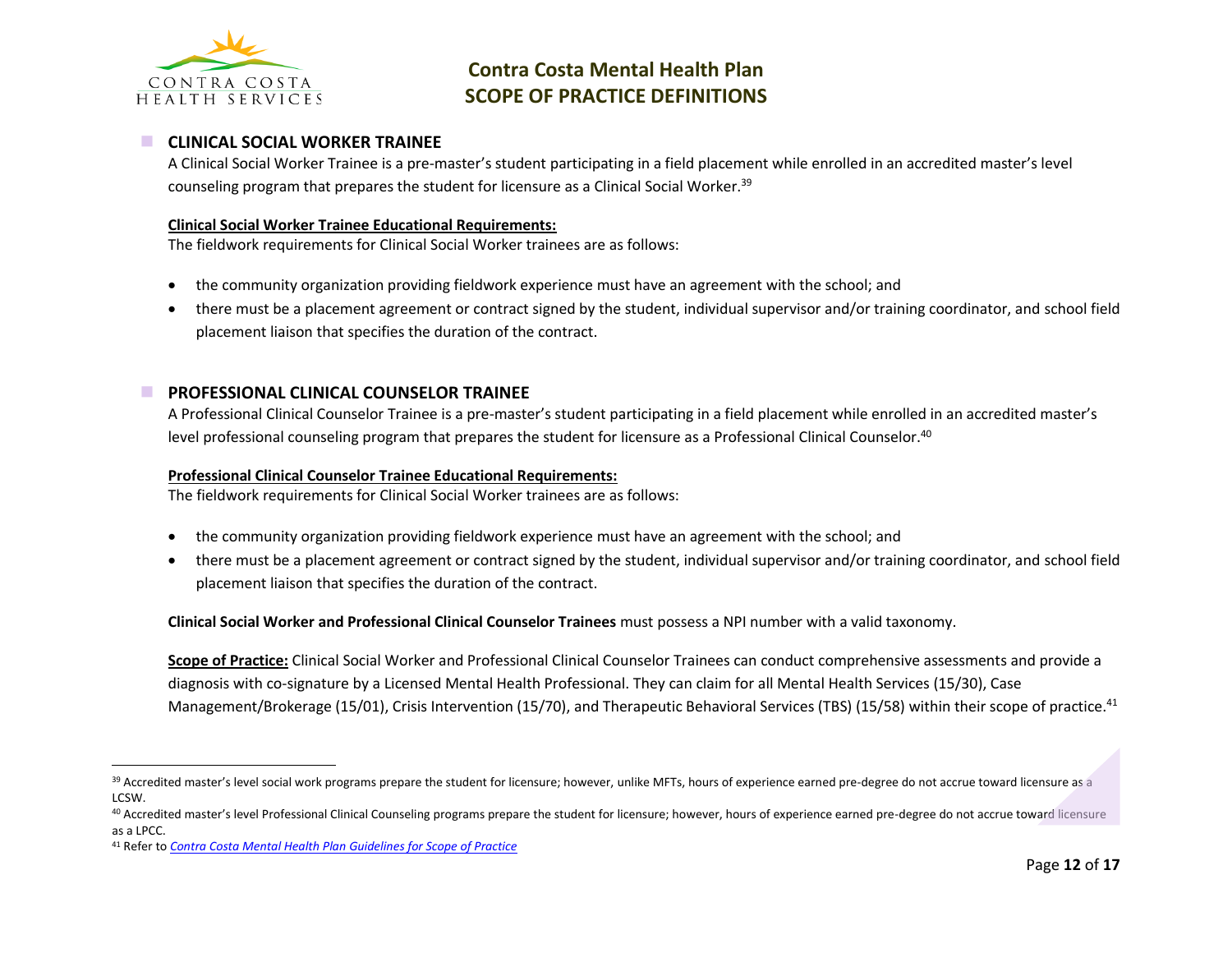

#### **Supervision Requirements for Marriage and Family Therapist, Clinical Social Worker, and Professional Clinical Counselor Trainees:**

Trainees must be under the immediate supervision of a Licensed Mental Health Professional (LMHP) who shall be responsible for ensuring that the extent, kind, and quality of services performed are consistent with the student's training and experience, and be responsible for the student's compliance with applicable state law.<sup>42</sup> The State of California, Board of Behavioral Sciences requires 3000 hours of supervised professional experience and 104 weeks of supervision to qualify for licensure.<sup>43</sup> General supervision requirements for Marriage and Family Therapist (MFT), Clinical Social Worker, and Professional Clinical Counselor Trainees are outlined below:

- A minimum of one (1) unit of supervision<sup>44</sup> during any week in which experience is gained in each work setting.<sup>45</sup>
- One unit of supervision is required for *every* five hours of direct clinical counseling provided in a single week in each setting.
- Supervision may be individual, triadic,<sup>46</sup> or group.
- Group supervision sessions shall include no more than eight (8) persons receiving supervision, even if there are two or more supervisors present. Group supervision can be broken into one-hour sessions as long as both increments (two full hours) are provided in the same week as the experience being claimed.<sup>47</sup>
- Trainees may obtain supervision via live two-way videoconferencing; supervision may not be provided by telephone.<sup>48</sup>

(See next page for Trainee supervisor requirements)

<sup>42</sup> Department of Health Care Services, MHDUDS Information Notice 17-040, August 24, 2017

<sup>&</sup>lt;sup>43</sup> The Board of Behavioral Sciences mandates licensing and supervision requirements for LCSWs, LMFT, LPCCs, as well as ASWs, AMFTs, and APCCs; however, hours of professional experience earned by pre-degree master's students enrolled in accredited Social Work or Professional Clinical Counseling programs do not accrue toward licensure, nor are supervision requirements specified by the Board. Generally, hours of experience and supervision requirements for pre-master's students are school-specific. It should be noted that Clinical Social Work and Professional Clinical Counseling master's degree programs provide students with educational field opportunities to demonstrate core competencies which include but are not necessarily limited to clinical work.

 $44$  A "unit" of supervision is equivalent to one (1) hour of individual or triadic supervision OR two (2) hours of group supervision.

<sup>45</sup> Source: Board of Behavioral Sciences *[Important Answers to Frequently Asked Questions for Associate Marriage & Family Therapists and MFT Trainees](https://www.bbs.ca.gov/pdf/publications/pcci_faq.pdf)*

<sup>&</sup>lt;sup>46</sup> Triadic supervision is defined as face-to-face supervision consisting of one supervisor and two supervisees; it is equivalent to individual supervision.

<sup>47</sup> Source: Board of Behavioral Sciences *[Important Answers to Frequently Asked Questions for Associate Marriage & Family Therapists and MFT Trainees](https://www.bbs.ca.gov/pdf/publications/pcci_faq.pdf)* <sup>48</sup> Ibid.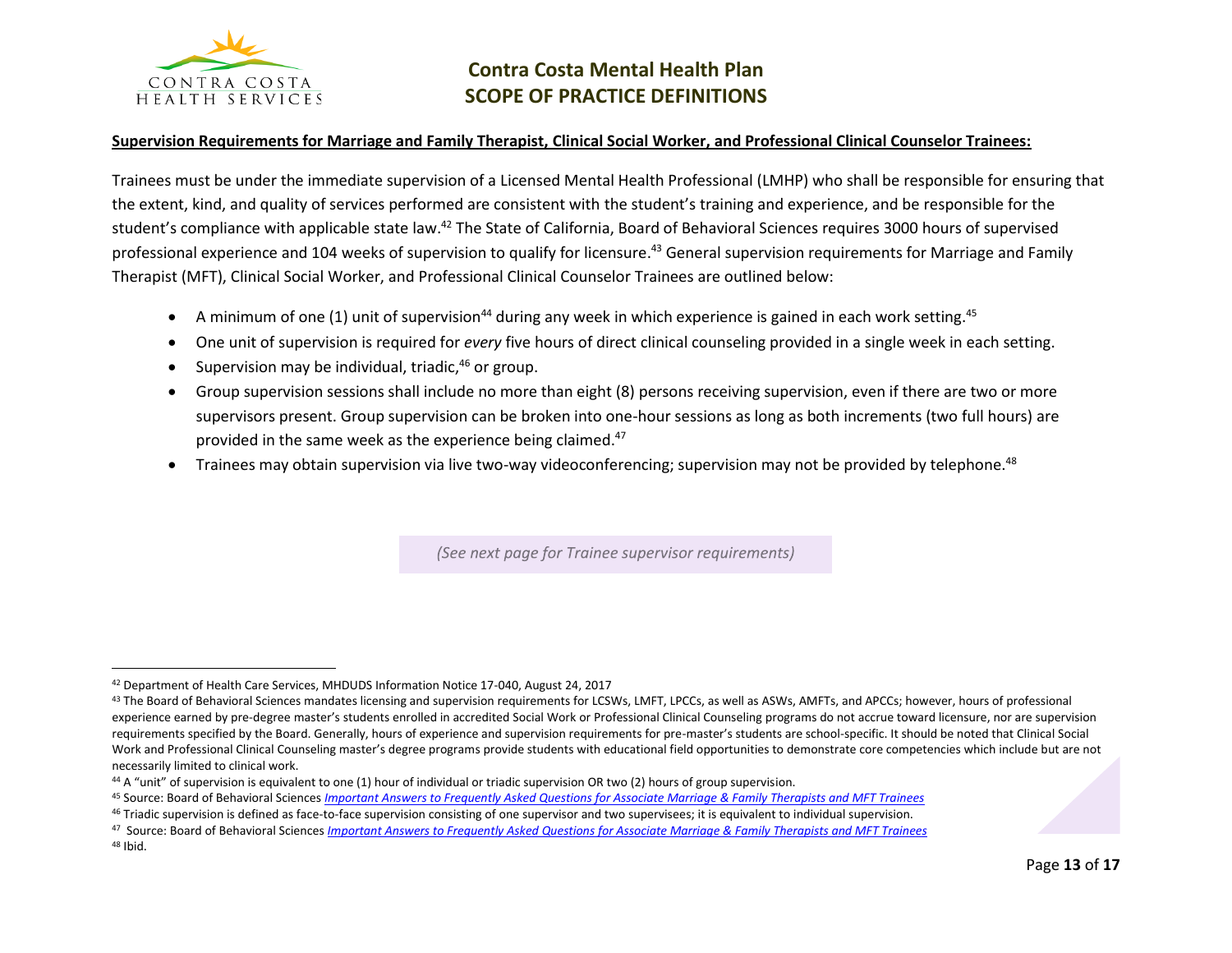

#### **Supervisor Qualifications for Marriage and Family Therapist, Social Work, and Professional Clinical Counselor Trainees:**<sup>49</sup>

All supervisors of Marriage and Family Therapist, Social Work, and Professional Clinical Counselor Trainees are required to:

• possess a current and active California license that is not under suspension or probation as one of the following:

Licensed Marriage and Family Therapist (LMFT) Licensed Clinical Social Worker (LCSW) Licensed Professional Clinical Counselor (LPCC) Licensed Clinical Psychologist *licensed through the [Board of Psychology](https://www.psychology.ca.gov/)* Licensed Physician and Surgeon *certified in Psychiatry by th[e Board of Psychiatry and Neurology](https://www.abpn.com/)*

- have been licensed in California or any other state for at least two (2) years out of the last five (5) years prior to the commencement of supervision; and
- have practiced psychotherapy during at least two (2) out of the last five (5) years prior to the commencement of supervision **OR** provided direct supervision to trainees or interns who perform psychotherapy during at least two (2) out of the last five (5) years prior to the commencement of supervision; and
- sign and comply with required supervision-related forms; and
- have submitted the one-time *Supervisor Self-Assessment Report* form to the Board of Behavioral Sciences (NOTE: Licensees serving as a supervisor for the FIRST TIME on or after January 1, 2022, must submit form within 60 days of commencing supervision for the first time; licensees who served as a supervisor PRIOR TO January 1, 2022, must submit form by January 1, 2023).<sup>50</sup>

#### **Supervisor Training Requirements for LMFTs, LCSWs, and LPCCs**

- LMFTs, LCSWs, and LPCCs who served as a supervisor PRIOR TO January 1, 2022 must have completed a 6-hour supervision training within the two-year period immediately preceding the commencement of supervising; six hours of continuing professional development in supervision is required for all supervisors each renewal period cycle thereafter.
- LMFTs, LCSWs, and LPCCs who commence supervision for the FIRST TIME on or after January 1, 2022 must complete a minimum of 15 hours of supervision training within 60 days of commencement of supervision. Six hours of continuing professional development in supervision is required for all supervisors each renewal period cycle thereafter.
- Licensed Clinical Psychologists and Psychiatrists are exempt from these requirements.



<sup>49</sup> Source[: MFT TRAINEE & ASSOCIATE MARRIAGE AND FAMILY THERAPIST SUPERVISOR INFORMATION & QUALIFICATIONS;](https://www.bbs.ca.gov/pdf/forms/mft/mft_supervisor_information.pdf) [ASSOCIATE CLINICAL SOCIAL WORKER SUPERVISOR INFORMATION &](https://www.bbs.ca.gov/pdf/forms/lcs/asw_supervisor_info.pdf)  [QUALIFICATIONS;](https://www.bbs.ca.gov/pdf/forms/lcs/asw_supervisor_info.pdf) [ASSOCIATE PROFESSIONAL CLINICAL COUNSELOR SUPERVISOR INFORMATION & QUALIFICATIONS](https://www.bbs.ca.gov/pdf/forms/lpc/lpc_supervisor_information.pdf)

<sup>50</sup> Source[: Supervisor Self-Assessment Report \(ca.gov\)](https://www.bbs.ca.gov/pdf/forms/supervisor_self_assessment.pdf)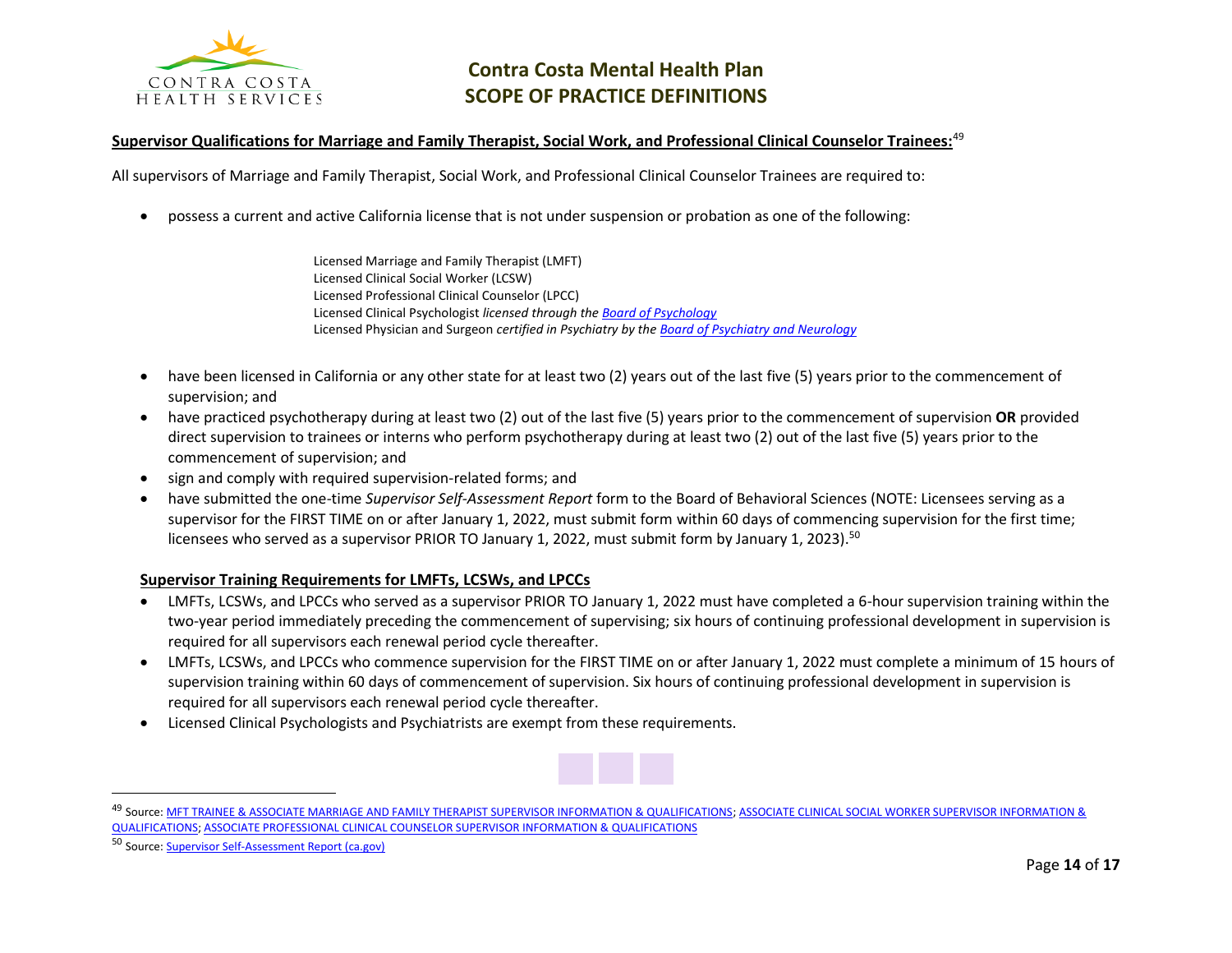

## **UNLICENSED WORKERS**

## **MENTAL HEALTH REHABILIATION SPECIALIST (MHRS)**

A Mental Health Rehabilitation Specialist (MHRS) is an individual who meets *one* of the following requirements:

- An associate degree in the field of psychology or closely related field and six (6) years of experience in a mental health setting as a specialist.<sup>51</sup> Two years of the experience must have been accrued after obtaining the associate degree. Two years of post-associate arts clinical experience requires a sequence where first, an associate degree is obtained and second, clinical experience is obtained.<sup>52</sup>
- A baccalaureate degree in the field of psychology or closely related field and four (4) years of experience in a mental health setting as a specialist. 53
- A master's degree in the field of psychology or closely related field and two years of experience<sup>54</sup> in a mental health setting as a specialist. 55

**Mental Health Rehabilitation Specialists** must possess a NPI number with a valid taxonomy.

**Scope of Practice:** MHRSs can claim for Mental Health Services (15/30) except Assessment, Individual Psychotherapy and Group Psychotherapy.<sup>56</sup> They can also claim for Case Management/Brokerage (15/01) and Crisis Intervention (15/70). MHRSs who have completed the CCMHP Therapeutic Behavioral Services (TBS) training program may provide TBS.<sup>57</sup>

**Required Supervision:** MHRSs must receive ongoing oversight through a minimum of 1 hour of weekly individual or group supervision. The supervisor must be a Licensed Mental Health Professional who is in good standing in accordance with their licensing board.

<sup>51</sup> "Specialist" is defined as a role primarily working with/providing services to clients

<sup>52</sup> CCR, Title 9, §630

<sup>&</sup>lt;sup>53</sup> "Specialist" is defined as a role primarily working with/providing services to clients

<sup>&</sup>lt;sup>54</sup> "Experience" is defined as verifiable experience, either paid/unpaid, full-time or full-time equivalence, including practicum experiences gained in professional training program.

 $55$  "Specialist" is defined as a role primarily working with/providing services to clients

<sup>56</sup> Refer to *[Contra Costa Mental Health Plan Guidelines for Scope of Practice](https://cchealth.org/mentalhealth/provider/pdf/Scope-of-Practice-Guidelines.pdf)*

<sup>57</sup> DMH Information Notice 08-38; California State Plan Amendment (SPA) 12-025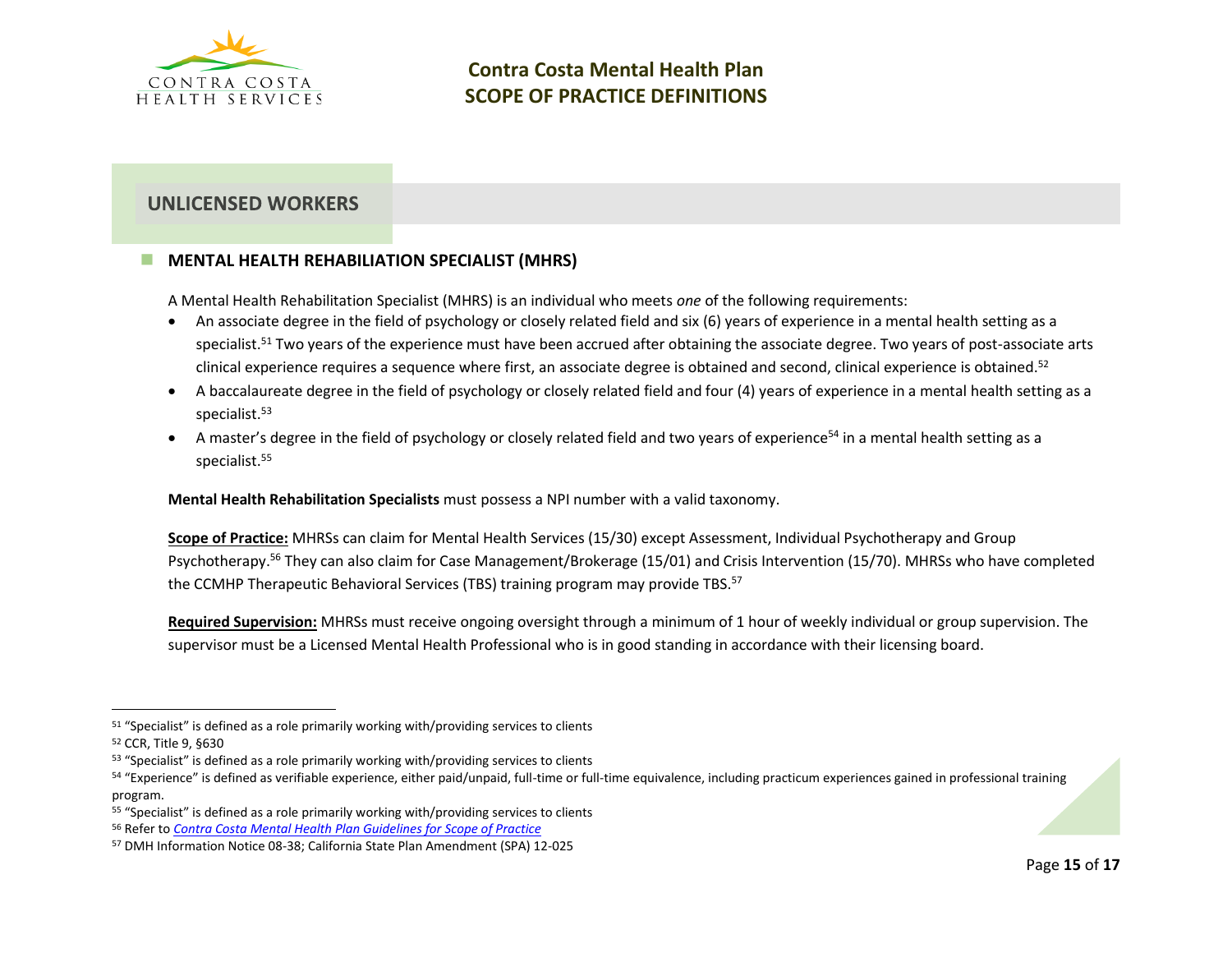

### ◼ **DESIGNATED MENTAL HEALTH WORKER (DMHW)**

Designated Mental Health Worker (DMHW) is staff that does not meet the MHRS educational and experience requirements. The MHP has the prerogative and program flexibility to integrate and define other staff that can provide direct or supportive specialty mental health services as determined by the Mental Health Director. DMHWs must meet the following requirements:

- Be at least 18 years of age; and
- Possess a high school diploma or equivalent degree.

**Designated Mental Health Workers** must possess a NPI number with a valid taxonomy.

**Scope of Practice:** All approved activities are per the MHP and all documentation requires a co-signature by a Licensed Mental Health Professional. DMHWs can claim for Mental Health Services (15/30) except Assessment, Individual Psychotherapy, and Group Psychotherapy with evidence of on-going supervision, within the scope of the staff member's ability.<sup>58</sup> They can also claim for Case Management/Brokerage (15/01) and Crisis Intervention (15/70). DMHWs who have completed the CCMHP Therapeutic Behavioral Services (TBS) training program may provide TBS under the direction of a Licensed Mental Health Professional.<sup>59</sup>

**Required Supervision:** DMHWs must receive ongoing oversight through a minimum of 1 hour of weekly individual or group supervision. The supervisor must be a Licensed Mental Health Professional who is in good standing in accordance with their licensing board.

## ■ **THERAPEUTIC FOSTER CARE (TFC) PARENT**

A Therapeutic Foster Care (TFC) parent is an individual who meets all of the following requirements:

- Must be at least 21 years of age; and
- Have a high school diploma or equivalent degree; and
- Must be an approved resource parent; and
- Must complete forty (40) hours of initial TFC parent training and twenty-four (24) hours of annual/ongoing training.



<sup>58</sup> Refer to *[Contra Costa Mental Health Plan Guidelines for Scope of Practice](https://cchealth.org/mentalhealth/provider/pdf/Scope-of-Practice-Guidelines.pdf)*

<sup>59</sup> DMH Information Notice 08-38; California State Plan Amendment (SPA) 12-025